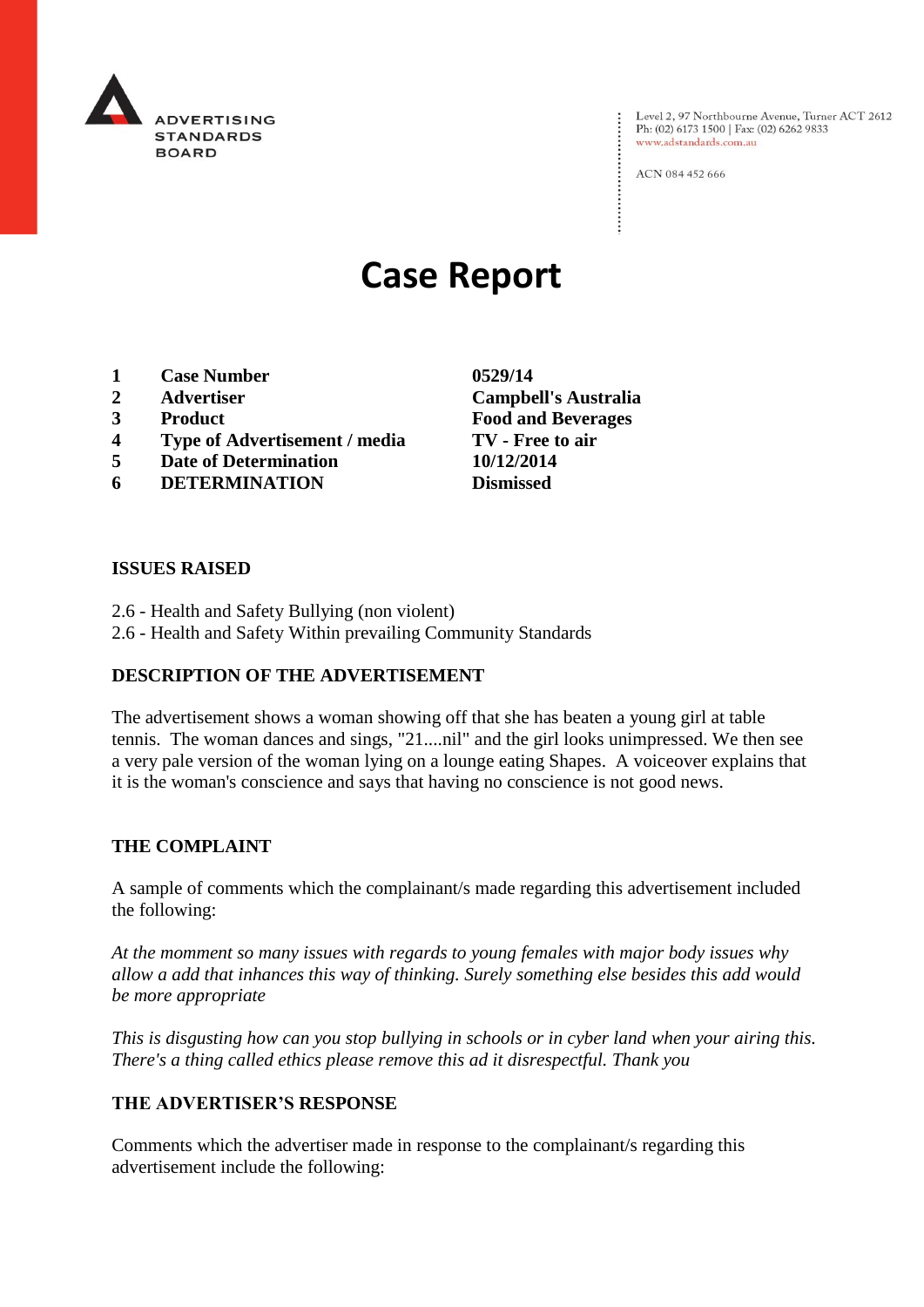*The objective for this advertisement is to convey that because the product has significantly less saturated fat than comparable savoury snacks, it is something which will appeal to one's "conscience" (i.e. consumers' preference for better dietary choices).*

*We also chose to use humour to portray the mischief a person might get up to if her conscience was "absent" for a day. Various scenes across a series of commercials were included depicting rude and outrageous behaviour. The specific advertisement to which this response relates shows Jane crowing about winning a match of table tennis to her opponent, a young girl.*

*You have asked us to address all 6 subsections of Section 2 of the AANA Code of Ethics, and our response follows. As the advertisement was not directed towards children aged 14 years or younger, we do not consider it relevant to address the Code for Advertising & Marketing Communications to Children.*

*Section 2.1*

*This advertisement does not discriminate against or vilify children. Jane is clearly exaggerating her level of table tennis prowess, but she merely emphasises the score (21-0) and does not abuse or scold the girl (who simply looks unimpressed at Jane's nonsense). Jane does not make any disparaging references to her opponent for being young, or about children in general.*

*Section 2.2 The advertisement does not contain any sexual references or content.*

*Section 2.3 The advertisement does not contain any violence. Jane does not assault or menace the child in any way.*

*Section 2.4 The advertisement does not contain any sexual references or nudity.*

*Section 2.5 The advertisement does not contain any strong or obscene language.*

*Section 2.6 The advertisement does not depict any unsafe, harmful or dangerous behaviour. On the contrary, the child playing table tennis against Jane is wearing safety glasses.*

*We believe that viewers understand the humour underpinning Jane's story across our Shapes Light & Crispy series of advertisements, and the premise that all her behaviour is both ridiculous and socially unacceptable. We consider our advertisement sends a clear message that talking to a child in this manner is absurd. We reject the complainant's assertion that it encourages bullying in any form.*